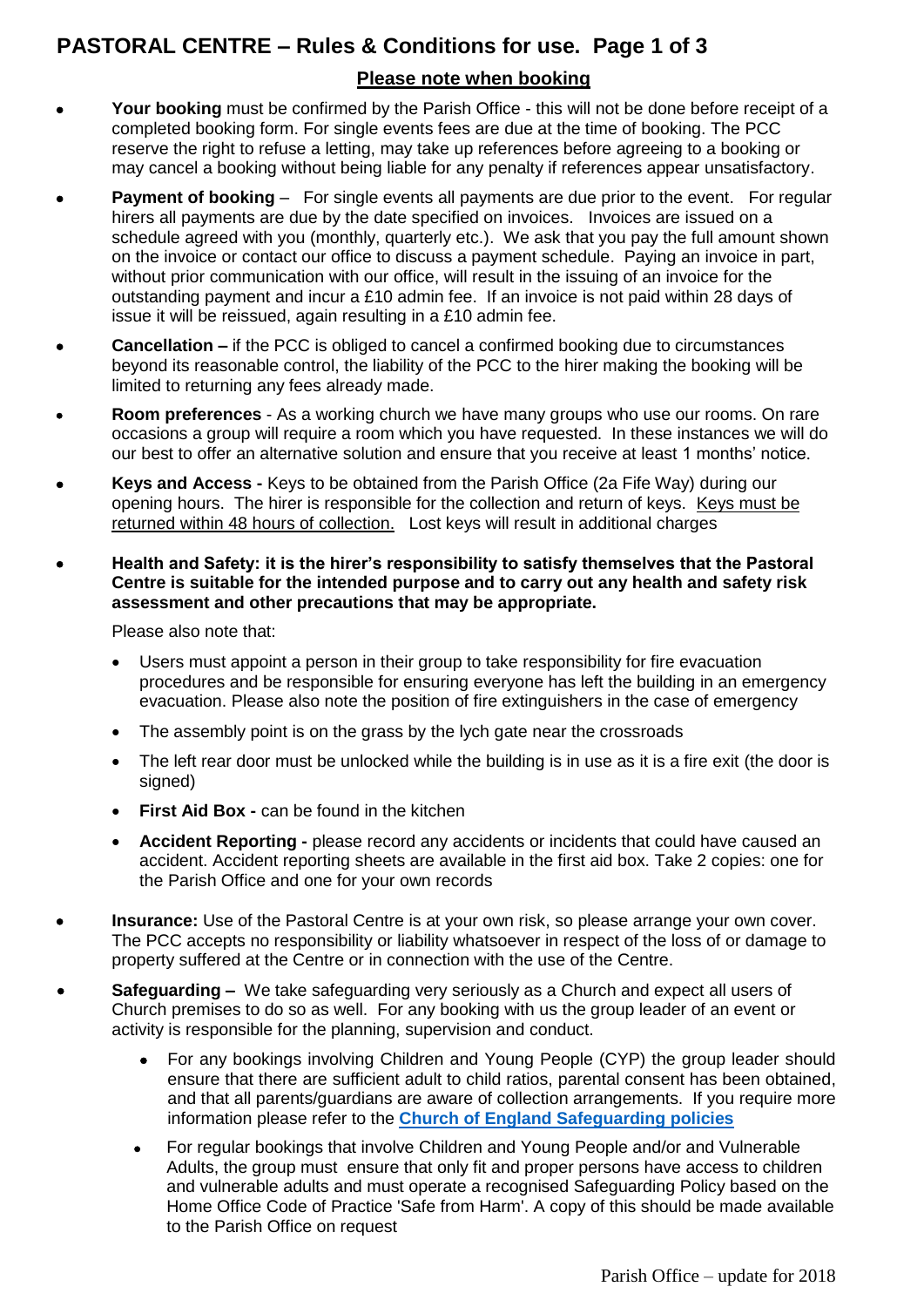# **PASTORAL CENTRE – Rules & Conditions for use. Page 2 of 3**

#### **When using the Pastoral Centre**

#### *Please note we do not have a caretaker (which is reflected in our rates). This is why we require all rooms to be left as they are found as a condition of hire*

- **Furniture –** after use stackable chairs to be placed at the sides of the room and stacked in THREES to protect them from damage. There is a room layout plan on the wall at the far end of the room to the main entrance door.
- **Use of Kitchen – Please leave the kitchen as you would like to find it.** 
	- **Children** are not allowed in the kitchen without supervision.
	- The kitchen is kept clean, but wipe surfaces before use Antibac spray and a cloth
	- **Tea Towels** none provided on the advice of our Health & Environment adviser, please bring your own.
	- **Cooking**  only to be done by a person with a Food Hygiene Certificate. Food can be brought ready cooked and stored. Any food needs to be sourced and prepared carefully – the organiser needs to know from where and by whom and this should be written down and retained in case of a complaint or illness. (Training can be organised by a church member).
	- **Crockery & Equipment (**for 60). Available for general use. Must be washed, dried and returned to the kitchen cupboards after use. Beaker Holders are also available. Please bring your own plastic cups. Any damage or breakage must be reported when returning the keys.
	- **Water Urn Warning: use with care when hot!**
	- **Refrigerator – leave switched on at all times.** Do not leave any food in refrigerator.
	- **Dishwasher –** this has a 4 minute programme. It should be turned off and drained before you leave. Instructions to do this in the kitchen
	- **Spillages** Anything spilt on the floors should be wiped up immediately, use only warm water and no bleach or abrasive cleaners.
	- **Combi boiler** please do not alter the control settings for the combi boiler, as these will have been set to cover times for your use of the centre.
	- **Rubbish**  all rubbish must be taken away with you and disposed of offsite.
- **Equipment**
	- Projector available for hire at an extra fee of £5/session *(this goes towards replacement bulb).* The leads are kept in a box in the right hand cupboard at the far end of the room by the main entrance door. If the equipment does not work please do NOT attempt to rectify the problem, just report it when you return the keys
	- If you use your own electrical equipment it should have been PAT tested.
- **Walls** nothing should be attached to the Pastoral Centre walls.
- **Smoking** is not permitted within the building.
- **Sale of Alcohol The Centre is not licensed for the sale of alcohol.** If you intend to apply for a Temporary Event Notice, you must obtain written permission from the PCC. It is then your responsibility to apply for the licence.
- **Disabled Toilets**
	- "Help Alarms" are located in the disabled toilet, it is the responsibility of those using the room to ensure that any alarm is responded to appropriately
	- If an alarm is set-off the group leader, or designated person, will need to check if anyone in the toilet is in need of help. The sound the alarm makes is insistent but not overly loud.
	- The reset button to stop the alarm is *inside* the disabled toilet so the alarm can only be deactivated from there. The reset button outside the toilets will not work (this is by design so that an alarm can only be deactivated if it is certain that no-one is in need of assistance).